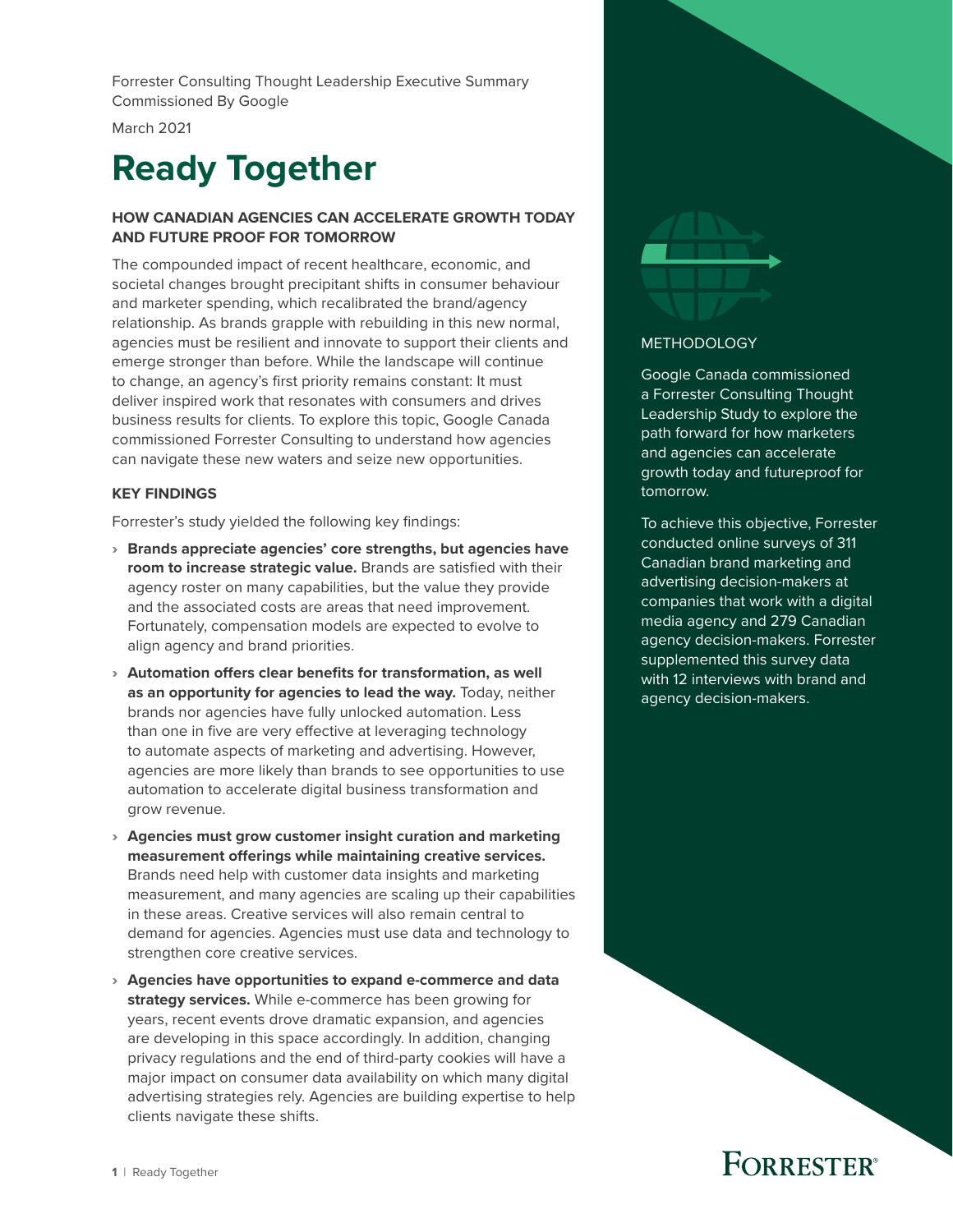### Agencies Increase Value By Aligning Compensation To Brand Priorities

While brand respondents appreciate their agencies' strengths in digital strategy, innovation, and their ability to help grow the business, more than half are dissatisfied with the cost of their agency roster (see Figure 1). This scrutiny of agency value is not unnoticed. Most agency respondents expect to realign compensation more meaningfully with brand objectives. While project billing models are the most common compensation structure today, agencies and brands expect that to change within the next three years. The two most common expected compensation models in three years are licensing models (e.g., a fee for platforms and software) and performance-based compensations models (e.g., a base fee with a performance bonus for achieving specific results).

This reimagining of how agencies are paid is a meaningful evolution of the agency economic model, reflecting a move from paying for people to paying for platforms and performance. Moving forward, CMOs and agencies will explore software as a service, managed service models, and more performance-based compensation.

### Agencies Have Many Opportunities For Future Growth

#### **BRANDS NEED AUTOMATION SUPPORT**

Neither brands nor agencies are very advanced yet at harnessing the power of automation. Only 17% of brand respondents and 13% of agency respondents say they are "very effective" at leveraging technology to automate aspects of marketing and advertising. However, agencies are more likely than brands to see opportunities to use automation to grow revenue (51% of agencies compared to 30% of brands). Given that brands are not yet advanced in harnessing the power of automation, agencies have an opportunity to own this space, freeing up their resources to focus less on what the data is and more on what it means.

#### **BRAND NEEDS ARE EVOLVING FOR INSIGHT, MEASUREMENT, AND CREATIVE SERVICES**

Agencies have an opportunity to invest further in insights, measurement, and creative services to better address their clients' needs. Fifty-nine percent of agency respondents say they are excellent or good at deriving and acting on data insights, yet brand respondents say they struggle to do the same. Brand decision-makers struggle with effective use of customer data (45%), measuring marketing ROI (42%), and deriving actionable insights from data (34%). These are areas where agencies can make an impact, and many of them are scaling up their capabilities to do so. For example, 59% of agency decision-makers are expanding or planning to implement data insights/analytics/science capabilities in the next 12 months, while 53% are doing the same for data strategy and management.

#### **Figure 1**

**"How satisfied are you with your marketing agency roster within the following areas?"**

(Showing sum of "Very satisfied" and "Satisfied" responses)

**74%** Digital strategy

**68%** Ability to help grow the business

**67%** Creative

**65%** Performance/precision marketing

**65%** Innovation

Base: 311 Canadian brand decision-makers Source: A commissioned study conducted by Forrester Consulting on behalf of Google, October 2020

"We have huge focus on automation and data analysis. … But all of this change is against the backdrop of a difficult economy and global pandemic, which means limited budgets. … I would like to hire in some of these areas, but that's not going to happen."

CMO at a global consulting, audit, and tax services brand